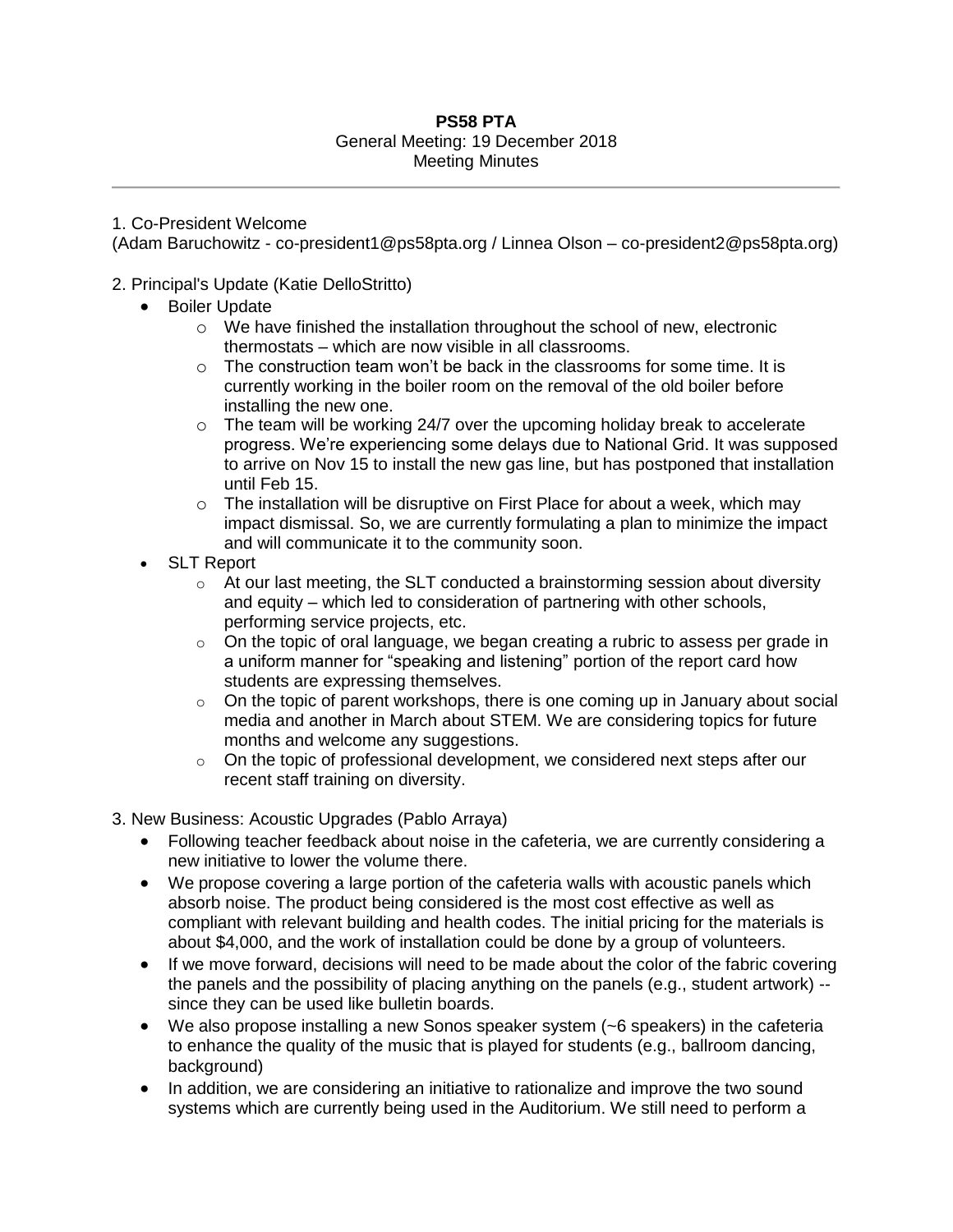detailed diagnostic in the beginning of the year to determine exactly what should be done and how much it will cost.

- Questions & Answers
	- $\circ$  Q (Jon Scott): Would the panels be compliant with the fire code?
	- o A : (Pablo) Yes (Annique) We will need to work closely with Ryan and the Janitorial staff to ensure that everything is compliant with regulations.
- Q: What are the proposed speakers for?
- A (MrC): We have been trying to enhance the student experience in the cafeteria by playing pleasant background music during lunch, as well as using a song (rather than yelled commands) to signal transitions. Since we have been using a mix of personal teacher equipment and damaged school equipment, the sound quality is relatively poor and the set-up is difficult to use. It would be nice to have better equipment that's easier to use.
- 4. Financial Report (Darrin Cirillo treasurer-onsite@ps58pta.org)
	- We have raised ~\$67k and spent ~\$185k to date this fiscal year. We are generally tracking to our budget, which is deliberately projected this year to be \$44k under collections in order to absorb a surplus which was generated last year.
	- The Direct Appeal has raised \$56k to date and seems to be tracking to last year's campaign.
	- Our Form 990 is currently being developed by our CPA and should be ready for submission by the beginning of 2019 – significantly ahead of our submission last year.
	- Merchandise is being sold this year and treated as inventory. We just filed our first NY State Sales Tax return and will continue to do so each quarter. Filing Sales Tax returns in this way enables us to sell in a variety of new ways, such as an online store.
	- Our PTA uses Amazon extensively today to source materials for its activities. Individuals typically make purchases on their own behalf since the PTA is unable to hold a debit or credit card (it can only issue checks after receiving a vendor invoice – which doesn't work for Amazon) and therefore make purchases directly. The PTA subsequently reimburses those individuals for the cost of the goods, as well as Sales Tax and any shipping. So, the PTA in practice re-pays the Sales Tax that was charged to the individual, but in theory should not – since it is a non-profit entity. We are currently exploring a new service offered by Amazon (i.e., a pay-in-full line of credit) which will allow us to purchase as an organization and therefore avoid paying Sales Tax, which should generate significant savings relative to past years while greatly simplifying our purchasing process. We're still working with Amazon to explore this service and get it set up – and will provide updates at upcoming meetings.
	- Questions & Answers
		- o Q (Dan): Could this be the way for teachers to manage their Mini-grants?
		- o A (Darrin): Perhaps, we're still exploring how extensively we can use this.
		- o Q (Anique): Will we make purchases using our personal Amazon accounts and then link to the PTA account for payment?
			- A (Darrin): Not sure, we're still learning how this mechanism will work.
- 5. Updates from Committee Chairs
	- Community Outreach (Jubi Williams/Linnea)
		- o We have been exploring the possibility of helping other schools in need.
		- $\circ$  Such cross-school collaborations are being done in other cities, and we're trying to learn from these early experiences.